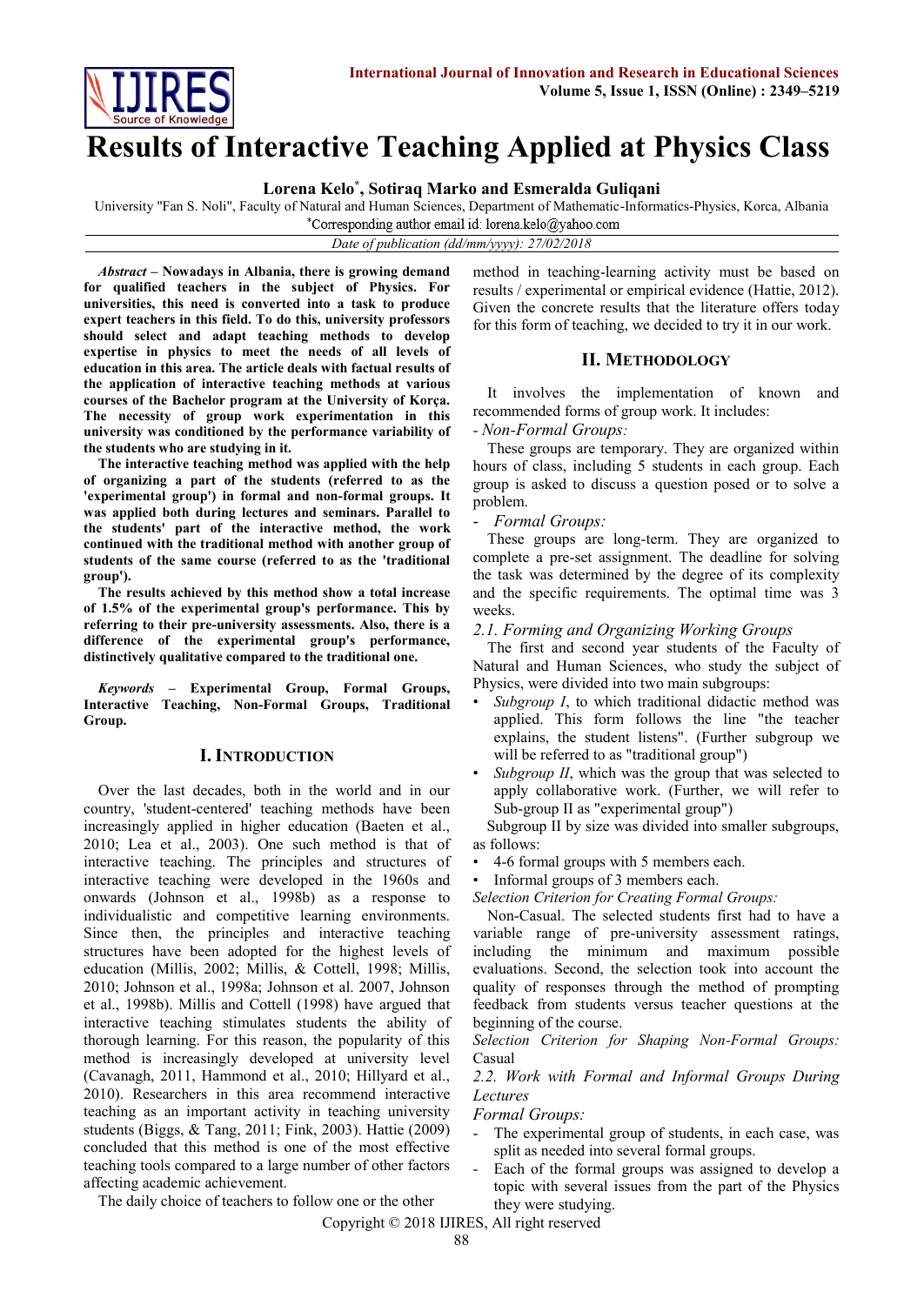

- Teamwork requires that, during the individual work phase, the structure / scheme of organizing the material is unique. Students needed to learn how to structure the selected material and write a task. To do this, they were informed in advance with several schemes - examples related to the requirements and the format of an assignment, ranging from the topic to be addressed, basic laws, the conceptualization of relevant physical phenomena, the models used, mathematical treatment solutions, etc, to argumentation of results or open questions.
- Some of the members of the group were assigned a specific role (coordinator, controller, reporter), being placed in function of the group's main task.
- Students demonstrate ideas, skills, preparation, and different ways of working. All are recommended and need to express what they know and what they are capable of doing in Physics. For this, they were given the opportunity to share information and learning ways or ways of working in general. The ideal tool to accomplish this was the working group.
- Students were encouraged to discuss topic issues with members of other formal groups.
- The time at their disposal to complete the topic assignment was 3 weeks.
- The group meetings were organized in the halls of the faculty and the school library at the specific time and date.
- At each meeting, the teacher was present with the role of supervisor, counselor, guide, exponent and encourager.
- At the end of each meeting:
- Reporting of completed work, internally and externally, during the week.
- Goals were set for the following week.
- It was analyzed, in what aspects was worked properly, in which not, and what could be improved as a group and as an individual, in the remainder of the work.
- Work ends with introducing and arguing in front of the group, class, and broader group task, and being able to answer questions from audiences. They are encouraged during the presentation to explore ideas individually, which are not included in the assignment (Bangert, 2004)

## *Informal Groups:*

Work with informal groups was carried out in almost every classroom. Parallel to the explanation of the topic from the teacher, from time to time, conceptual questions were added. These questions (learning by questions) help in the logical absorption of information, not just transferring it from lecturer to student. This was accomplished with the help of the test of the concept (Mazur, 1997).

## *2.3. Work with Formal and Informal Groups in Seminars*

# *Informal Groups:*

Solving problems cannot be independent of the concepts and principles taught. When solving problems, it is important to form the kind of knowledge of the student so that he is able to apply it in a new context. In order to achieve this goal, the lecturer himself pursues a model procedure for solving a particular problem, following the established schemes (Dede & Vila, 1989; Dede & Vila, 1991). One class is organized in small workgroups with 3- 4 members each and these groups are further encouraged to give ideas (within the group) to solve the problem.

In the end, the choices of each group will be taken into account. Also, it is checked and evaluated which of the groups has the most structured solution (according to the model scheme) and is given the opportunity to each member of the group to discuss with others their problem solving mode on the blackboard.

*Formal Groups:*

- The organization of the work was similar to the lecture.
- Formal groups at the seminars were the same as those formed since the lecture.
- The task assigned to each group was solving a complex problem, with various aspects related to certain topics in the group, since the lecture.
- The problem solution would be given in detail, according to the schema defined in the figure 3.3, and its accurate presentation is the main task of the whole group.

Solution's criteria should be objective. So, group members should focus only in those criteria that are needed to solve the problem, since unnecessary criteria reduce the number of possible solutions (Tjosvald, D., 1986).

- The problem was 'fragmented' into small pieces (jigsaw procedure - puzzle) (Aronson, E., 1978) and each of them was assigned to members of the group.

Since the particles are related to each other, this promotes the necessity of cooperation with one another.

This method educates and builds elements of expertise into students.

The duration of the assignment was again 3 weeks.

# **III. RESULTS AND DISCUSSIONS**

Based on the detailed assessment of each student made by the teacher, data processing was done in Excel and SPSS. The following provides all details of data analysis for all cases of use of collaborative methods in the group.

The following analyzes were made with reference to:

- a) Point estimates. They express the performance throughout the semester of all students. Both those of the experimental group and those of the traditional group.
- b) Final assessment of the two student groups, referring to the pre-university average (gymnasium average) to see their progress when subjected to two different teaching methods.

## *Experimental Analysis vs. Traditional Analysis*

a) Figures 1, 2, 3 and 4 show work progress assessment during the four semesters according to which

General Physics course for the two student groups is expanded, Experimental Group versus Traditional Group.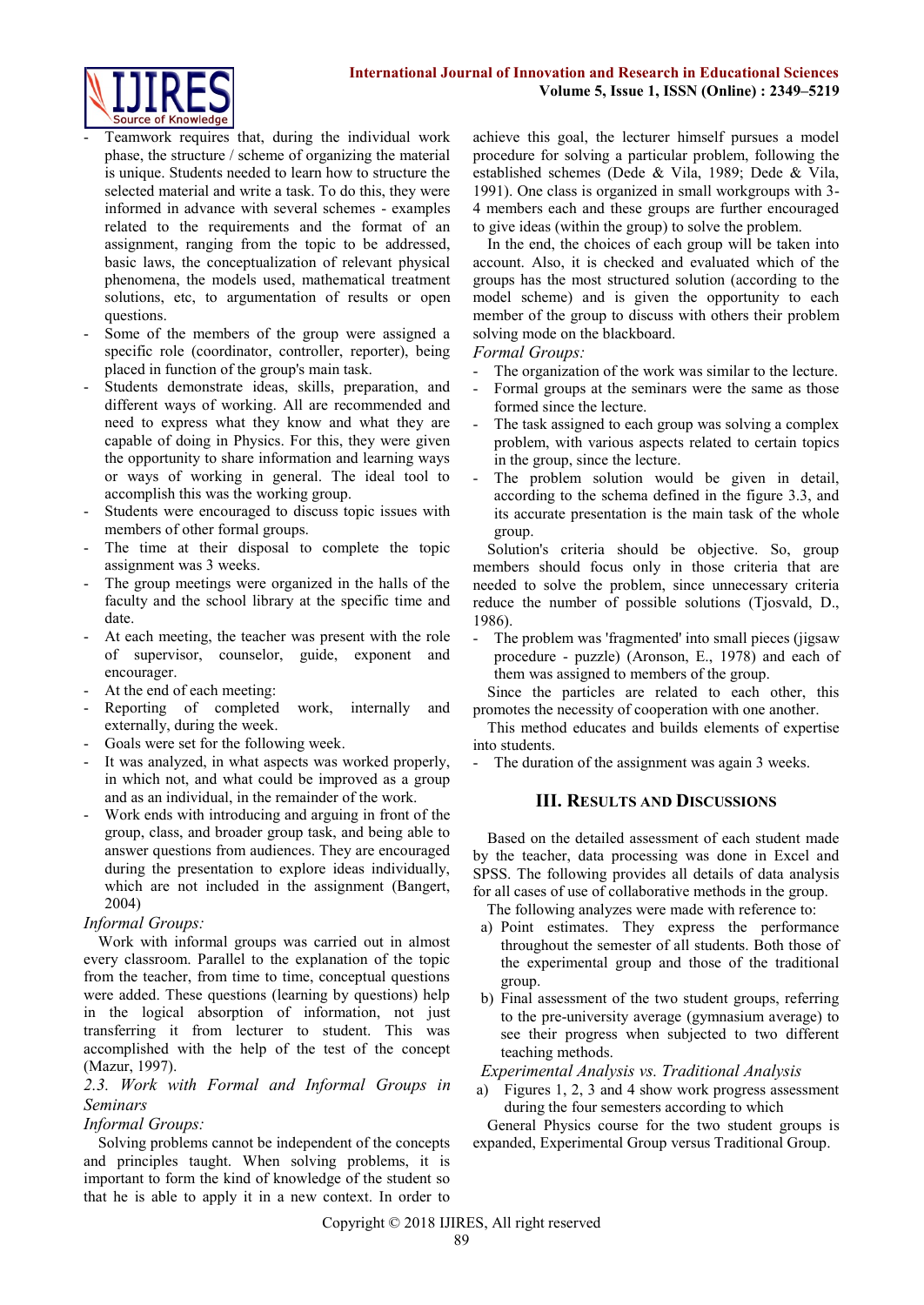



Fig. 1. Team work group assessments for students of two groups (experimental and traditional) during the first semester.



Fig. 2. Team work group assessments for students of two groups (experimental and traditional) during the second semester.



Fig. 3. Team work group assessments for students of two groups (experimental and traditional) during the third semester





As expected, the assessment of experimental group students is more shifted to higher scores. Thus, during the first semester, for the experimental group, the average score per student is 24.1, while for the traditional 17.7. For the second, third and fourth semesters the points averaged for the two experimental groups versus the traditional ones are: 24.5 with 17.1, 24.8 with 17.5 and 24.2 with 17.8. On average, each student of the experimental group as a result of teamwork turns out to be about 7 points higher than his teammates in the traditional group.

b) Let's look at the statistical analysis of these two groups based on the final result of the four semesters.

Study variables are Pre-college Mean and College Mean (the university's average for Physics, extended to four semesters). The following tables summarize the descriptive statistics of these variables. As seen in the below analysis in Table 1 they are grouped according to the type of experimental / traditional group, whereas in Table 2 are grouped according to the formal groups of students within the experimental group.

From the comparison of the results of the work in the cooperative group, with the pre-college results for the same group of students in the subject of Physics, it is seen that the performance of the five groups together has increased by an average of 1.5% (Table 2, Figure 5). This is mainly due to the increase in their individual performance to 75% of the total group. Average output growth varies from group to group due to heterogeneity of the group (distribution of average student ratings), referring to pre-university assessment.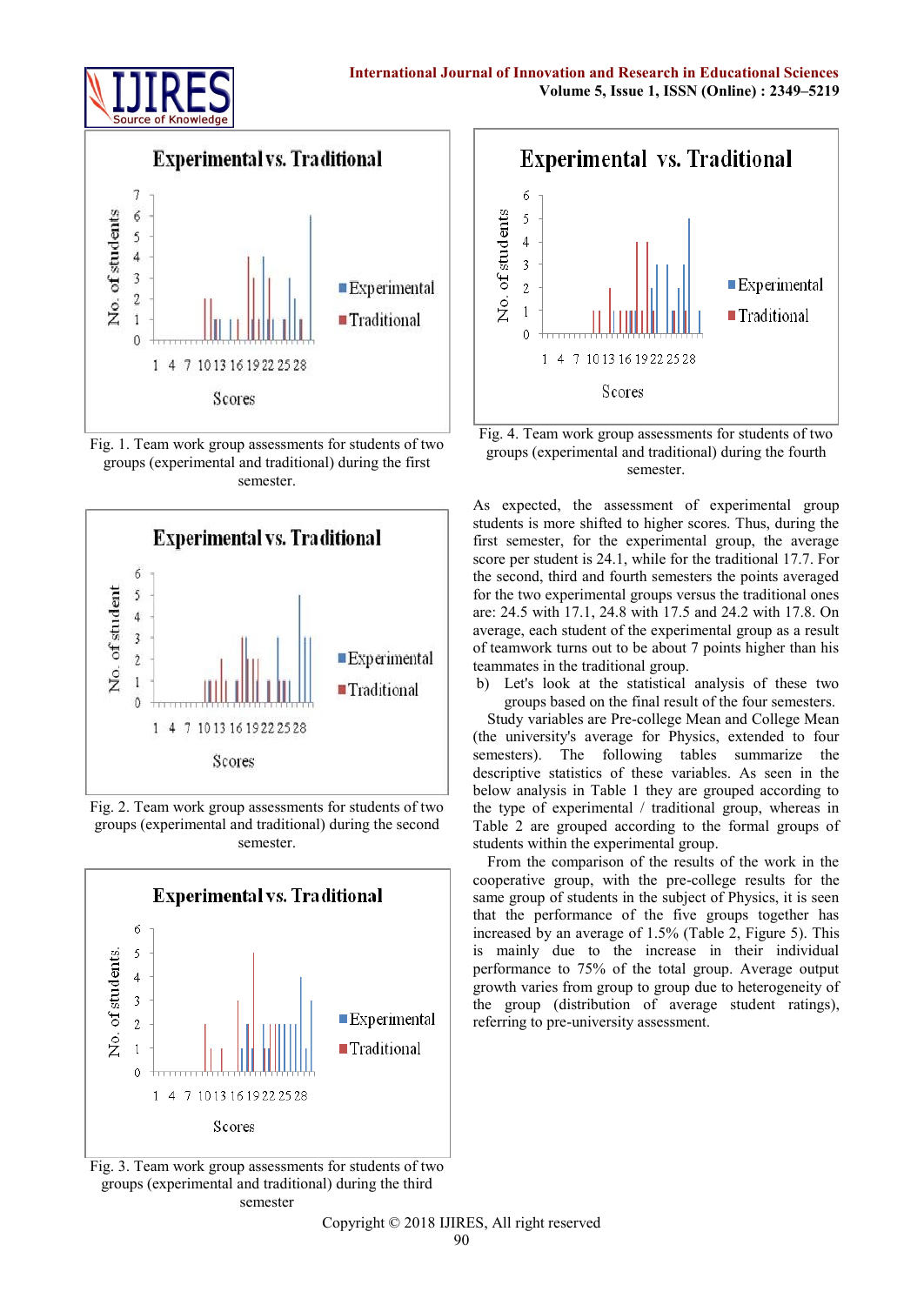

# **International Journal of Innovation and Research in Educational Sciences Volume 5, Issue 1, ISSN (Online) : 2349–5219**

| Type of group |                       | N  | ັ<br>Minimum | Maximum | Mean   | Std. Deviation |
|---------------|-----------------------|----|--------------|---------|--------|----------------|
| Experimental  | Pre-collage Mean      | 23 | 5.30         | 10.00   | 7.7609 | 1.43867        |
|               | Collage Mean          | 23 | 5.00         | 9.75    | 7.8804 | 1.50354        |
|               | Valid N<br>(Listwise) | 23 |              |         |        |                |
| Traditional   | Pre-collage Mean      | 19 | 5.30         | 9.60    | 7.5895 | 1.33204        |
|               | Collage Mean          | 19 | 4.00         | 9.50    | 6.4211 | 1.60739        |
|               | Valid N<br>(Listwise) | 19 |              |         |        |                |

Table 1: Descriptive statistics on study variables for groups: Experimental and Traditional

Table 2: Descriptive statistics for variables for the formal groups of the experimental group

| Formal groups |                    | N | Minimum | Maximum | Mean   | Std. Deviation |
|---------------|--------------------|---|---------|---------|--------|----------------|
| A             | Pre-collage Mean   | 5 | 6.50    | 9.50    | 8.0600 | 1.22188        |
|               | Collage Mean       | 5 | 7.25    | 9.75    | 8.3500 | 1.00933        |
|               | Valid N (Listwise) | 5 |         |         |        |                |
|               | Pre-collage Mean   | 5 | 5.30    | 9.60    | 8.0600 | 1.75585        |
| B             | Collage Mean       | 5 | 5.00    | 9.75    | 8.1000 | 1.88414        |
|               | Valid N (Listwise) | 5 |         |         |        |                |
| $\mathsf{C}$  | Pre-collage Mean   | 5 | 5.60    | 10.00   | 7.1200 | 1.72395        |
|               | Collage Mean       | 5 | 5.50    | 9.25    | 7.1500 | 1.51658        |
|               | Valid N (Listwise) | 5 |         |         |        |                |
| D             | Pre-collage Mean   | 4 | 6.50    | 9.00    | 7.9250 | 1.11766        |
|               | Collage Mean       | 4 | 5.75    | 9.50    | 8.0000 | 1.67083        |
|               | Valid N (Listwise) | 4 |         |         |        |                |
| E             | Pre-collage Mean   | 4 | 5.30    | 9.30    | 7.6500 | 1.68226        |
|               | Collage Mean       | 4 | 5.25    | 9.50    | 7.8125 | 1.80710        |
|               | Valid N (Listwise) | 4 |         |         |        |                |
|               |                    |   |         |         |        |                |



Fig. 5. Graphic illustration of the comparative results between the cooperative groups before and after the group work referring to the students of formal groups (Experimental)

Using the Shapiro-Wilk test it was confirmed that the data are of normal distribution (Table 3,  $p$  > 0.05 for both variables).

Table 3: Normality Data Tests for the Experimental Group

|                  | Shapiro-Wilk     |    |      |  |  |  |
|------------------|------------------|----|------|--|--|--|
|                  | <b>Statistic</b> | df | Sig. |  |  |  |
| Pre-collage Mean | .950             | 42 | .066 |  |  |  |
| Collage Mean     | .945             | 42 | .061 |  |  |  |

Through the T-Test for independent groups we see whether there is any dependence on the student's achievement and the teaching method.

Initially the homogeneity of variances is verified by the Levene Test (Table 4,  $p = 0.61 > 0.05$ ). Then, with the T-T test, it was found that there is a statistically-significant difference between the averages of experimental and traditional groups. ( $t = 3.035$ ,  $p = 0.004 \le 0.05$ ). Based on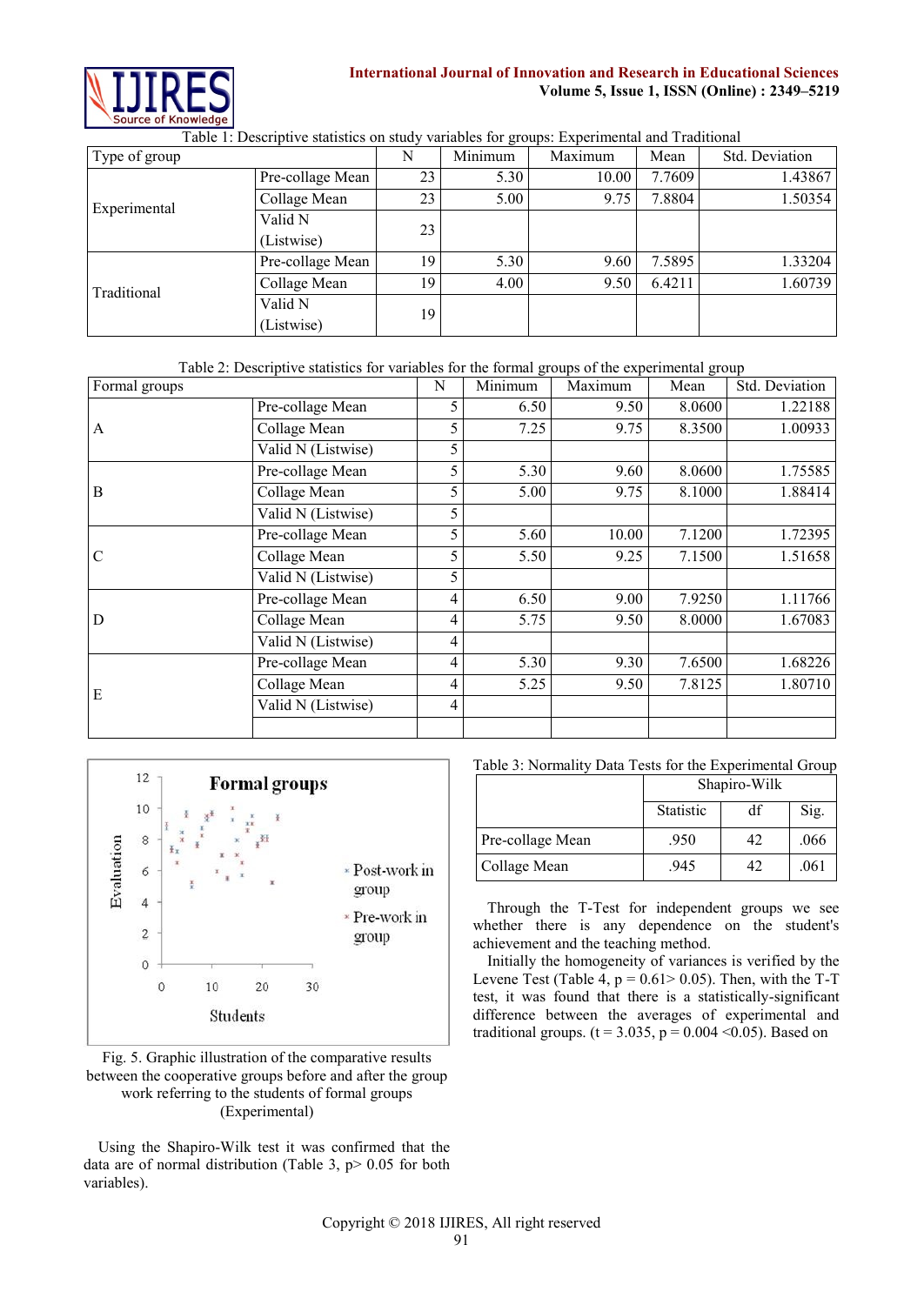

## **International Journal of Innovation and Research in Educational Sciences Volume 5, Issue 1, ISSN (Online) : 2349–5219**

Table 4: Levene test for variance homogeneity and T-testfor equality of mean (Experimental)

|  |                                             |      | Levene's    | t-test for Equality of Means |              |      |         |                                  |                 |         |  |
|--|---------------------------------------------|------|-------------|------------------------------|--------------|------|---------|----------------------------------|-----------------|---------|--|
|  |                                             |      | Test for    |                              |              |      |         |                                  |                 |         |  |
|  |                                             |      | Equality of |                              |              |      |         |                                  |                 |         |  |
|  |                                             |      | Variances   |                              |              |      |         |                                  |                 |         |  |
|  |                                             |      | Sig.        |                              | df           | Sig. | Mean    | Std. Error                       | 95% Confidence  |         |  |
|  |                                             |      |             |                              |              |      |         | (2-tailed) Difference Difference | Interval of the |         |  |
|  |                                             |      |             |                              |              |      |         |                                  | Difference      |         |  |
|  |                                             |      |             |                              |              |      |         |                                  | Lower           | Upper   |  |
|  | Equal variances assumed                     | .270 | .606        | 3.035                        | 40           | .004 | 1.45938 | .48088                           | .48750          | 2.43127 |  |
|  | Collage Mean Equal variances not<br>assumed |      |             |                              | 3.015 37.427 | .005 | 1.45938 | .48402                           | .47905          | 2.43972 |  |

## Table 5. Results of Paired-T-Test for Experimental vs. traditional

| Type of group         |        |                                                                 |          | Paired Differences |                |           |                 |          | df | Sig.         |
|-----------------------|--------|-----------------------------------------------------------------|----------|--------------------|----------------|-----------|-----------------|----------|----|--------------|
|                       |        |                                                                 |          |                    |                |           |                 |          |    | $(2-tailed)$ |
|                       |        | Mean                                                            | Std.     | Std. Error         | 95% Confidence |           |                 |          |    |              |
|                       |        |                                                                 |          | Deviation          | Mean           |           | Interval of the |          |    |              |
|                       |        |                                                                 |          |                    |                |           | Difference      |          |    |              |
|                       |        |                                                                 |          |                    |                | Lower     | Upper           |          |    |              |
| Eksperimental   Pair1 |        | Pre-collage Mean<br>Collage Mean                                | $-11957$ | .41471             | .08647         | $-.29890$ | .05977          | $-1.383$ | 22 | .181         |
| Tradicional           | Pair 1 | Pre-collage<br>Mean<br>$\overline{\phantom{a}}$<br>Collage Mean | 1.168421 | .54904             | .12596         | .90379    | 1.43305         | 9.276    | 18 | .000         |

this results and in descriptive statistics shown in Table 1 is evident that the College Mean of the experimental group is higher than that of the traditional group.

To highlight the difference that may exist, Paired-Samples T-Test was used between the average of the gymnasium and the student grade average, depending on the group they belonged to.

Table 5 shows the results of the Paired-T-Test, which shows that there is no statistically significant difference between the experimental group's average compared to that of the gymnasium (Table 5,  $t = -1,383$ ,  $p = 0.18$ ) 0.05). A small change exists, as we mentioned above, but it is not very statistically significant. On the other hand, it turns out that there is a statistically significant difference between averages in the traditional group (Table 5,  $t =$ 9,276, p <0.05). Table 1 of descriptive statistics shows that the average student of the traditional group has fallen from Pre-college Mean.

Graphically, the final result between the Experimental and the Traditional is given in Figure 6.

From the chart definition, in this experimental group, those who have benefited most from group work are the average and high-achievers, referring to the pre-college results.



Fig. 6. Results expressed in grades achieved by two groups (experimental and traditional) for the entire Physics subject referred to the average of the pre-college mean.

As this analysis showed, for these groups, attended during the four semesters, the results of the experimental group were maintained at good levels, only thanks to the collaborative work of the group, which does not happen with the traditional group, which in every semester, has significant differences in results. The method used has yielded satisfactory results.